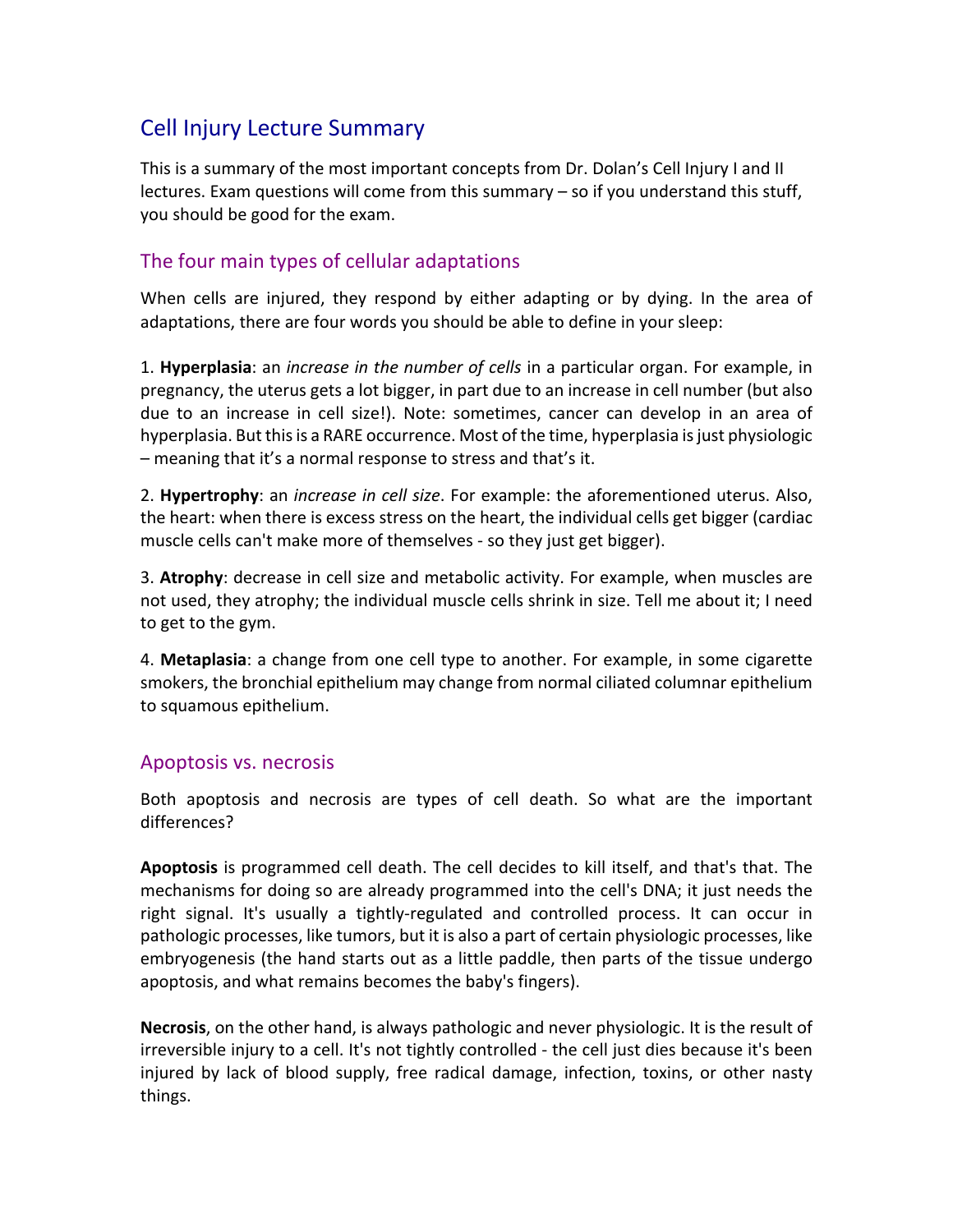# The six types of necrosis

### **Coagulative necrosis**

- Cell outlines preserved, but cells look "ghostly."
- Most common type of necrosis.
- See this in most infarcts (except brain infarcts!). An infarct, by the way, is just an area of tissue death caused by lack of blood supply.

### **Liquefactive necrosis**

- Tons of neutrophils and cell debris; the tissue is literally "liquefied."
- See this in infections and brain infarcts.

### **Caseous necrosis**

- Fragmented cells and debris surrounded by macrophages. These lesions are called "caseating" granulomas (they're just regular old granulomas that have a bunch of fragmented, dead cells in their centers).
- Caseous is from the Latin *caseus*, meaning cheese and this type of necrosis really does look like cheese to the naked eye (think feta).
- See this in tuberculosis.

### **Fat necrosis**

- Shadowy, bluish, dead fat cells.
- See this in acute pancreatitis (inflammation of the pancreas). In acute pancreatitis, damaged pancreatic cells leak lipase, which rips apart the fat cells around the pancreas. Fatty acids from the fat cells combine with calcium (this is called "saponification," or soap formation!), forming chalky white deposits you can see grossly.

### **Fibrinoid necrosis**

- Bright pink, stringy ("fibrin-like" or "fibrinoid") deposits in vessel walls.
- See this in diseases with type III (immune complex) hypersensitivity reactions (like lupus).

### **Gangrenous necrosis**

- This type of necrosis is diagnosed grossly (meaning by just looking at the tissue with your naked eye, as opposed to the microscope).
- It usually occurs in limbs or digits that have lost blood supply ("gangrene" refers to a dead body part resulting from inadequate blood flow), usually as a result of severe diabetic complications, or frostbite.
- When you look at gangrenous tissue under the microscope, you usually see coagulative necrosis, sometimes with superimposed liquefactive necrosis (if there's secondary infection).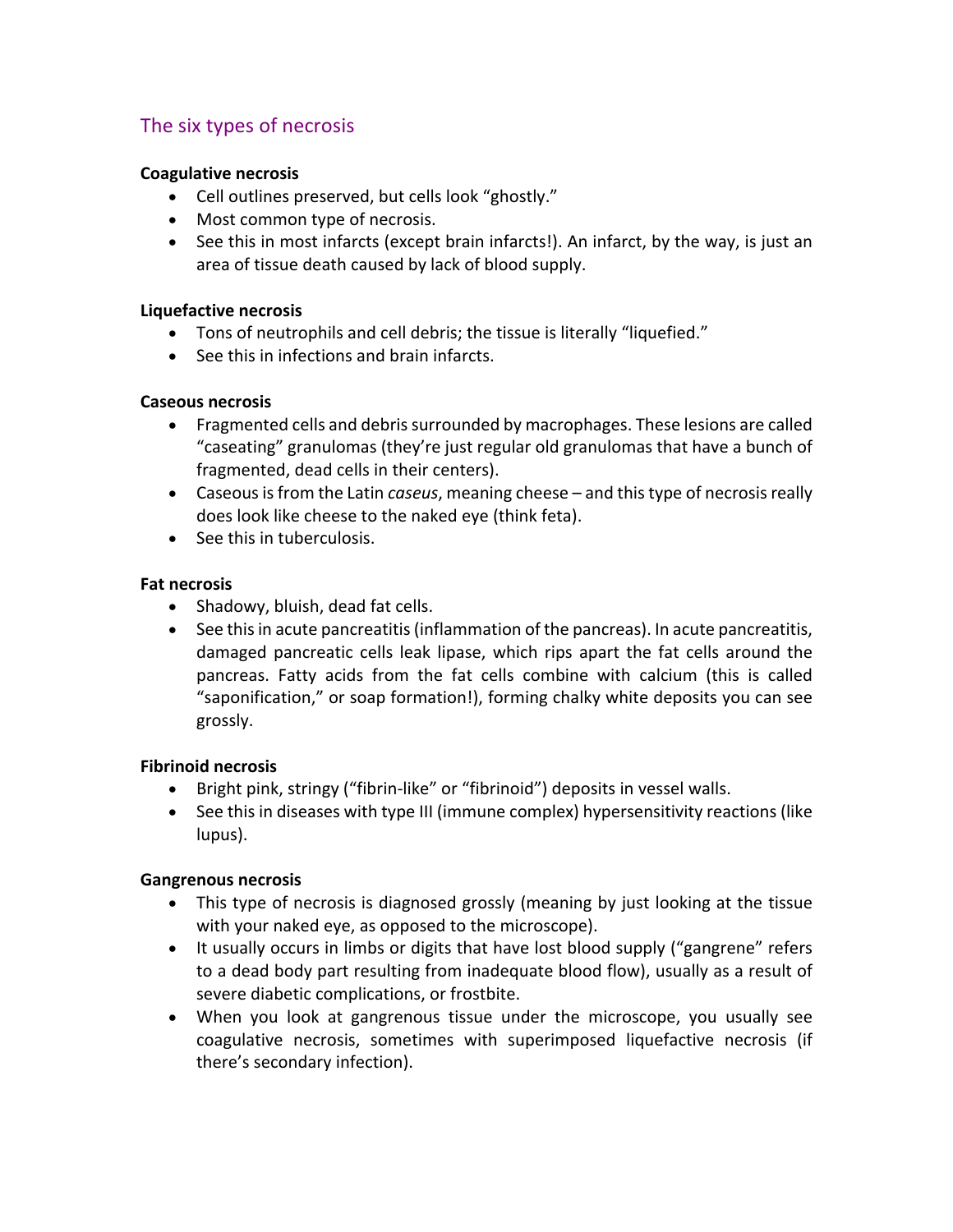# What happens in cell injury, super-short-attention-span version

Cell injury often starts with depletion of ATP. When that happens, cell membrane pumps don't work well, and calcium accumulates in the cell, doing all sorts of bad things.

The four structures that are most vulnerable to cell injury are:

- 1. mitochondria
- 2. cell membranes
- 3. the protein synthesis apparatus
- 4. DNA

Too much cytoplasmic calcium is bad for 3 reasons:

- 1. It denatures proteins
- 2. It poisons mitochondria (makes them open little channels in their membranes which makes oxidative phosphorylation fail; also activates pathways that make the cell kill itself)
- 3. It activates a bunch of nasty cellular enzymes (like phospholipases, which break down membranes).

Cell injury can also be induced by free radicals (molecules that have a single, vicious unpaired electron). Several types of processes can increase the production of free radicals. Get enough free radicals, and the cell membrane will be damaged.

The bottom line is that there are two main reasons a cell dies:

- 1. Cytoplasmic calcium accumulation, and
- 2. Membrane damage.

### Morphological changes seen in reversible and irreversible injury

When a cell is injured, you can often see signs under the microscope. The earliest changes are only visible with an electron microscope – but pretty soon, you can see that something is wrong even with a regular light microscope.

Changes you can see in **reversibly injured** cells include:

- Mitochondrial densities
- Cellular swelling
- Cytoskeletal disruption (e.g., loss of microvilli, blebs)

Once you see any of the following things, a cell is considered **irreversibly damaged**:

- Increased eosinophilia (pink color) in cells. Check out the image above of a myocardial infarction: the myocytes are brightly eosinophilic (remember: "red is dead!").
- Great big mitochondrial densities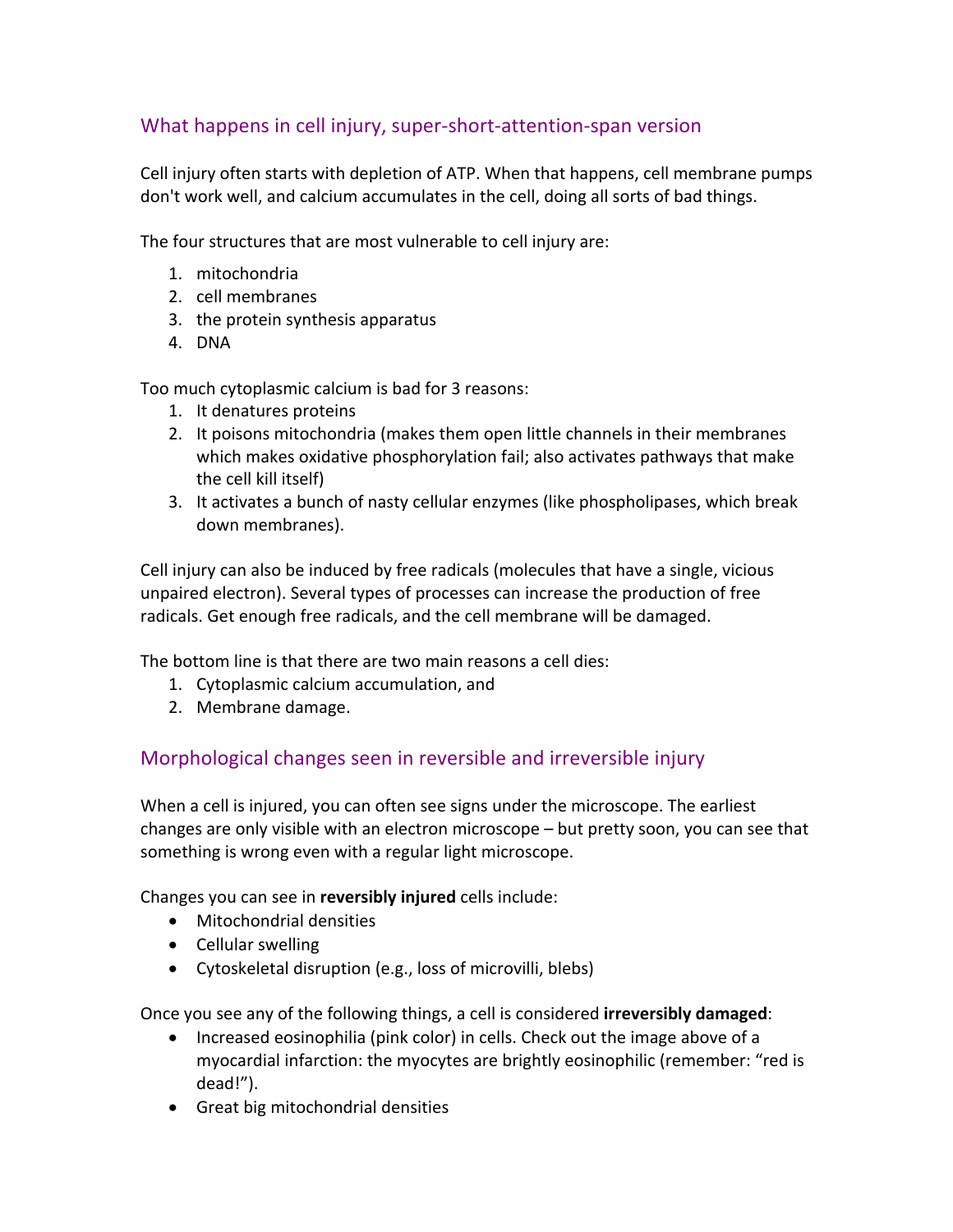• Nuclear changes, such as pyknosis (a shrunken, dark nucleus), karyolysis (a fading of the nucleus), and karyorrhexis (fragmentation of the nucleus into little cookie-crumb-like pieces).

### The five main tissue pigments

Pigments (colored substances) are sometimes seen in histologic sections. They can be normal or abnormal, and they may be from the outside (exogenous) or made inside the body (endogenous). There are five main pigments seen within tissues.

### **1. Carbon (coal dust)**

This is the most common exogenous pigment. It's seen in urban dwellers, coal miners and smokers. The official name for the blackening of the lungs seen in these patients is anthracosis.

#### **2. Tattoo pigment**

Tattoo pigments are often composed of metal salts (like iron oxide), but vegetable dyes and plastic-based dyes may be used too. The pigment is phagocytosed by dermal macrophages which retain the pigment for the person's lifetime.

### **3. Lipofuscin**

This pigment, known as the wear-and-tear pigment, is composed of a bunch of lipids and proteins and has a yellow-brown appearance. The name is derived, in part, from the Latin word fuscus, which means dingy, brown, or dark. That's probably why "obfuscate" means "to make unclear or obscure." Lipofuscin accumulates with age and is of no clinical significance.



#### **4. Melanin**

Melanin comes from the Greek word for black (*melas*). It is a deep brown-black pigment that is seen, not surprisingly, in melanocytes.

#### **5. Hemosiderin**

This yellow-brown pigment is one of the major storage forms of iron. It is normally seen in macrophages in the bone marrow, spleen and liver (which are actively breaking down red cells). It is also seen when there is a local excess of iron (as in a bruise) or systemic excess of iron (for example, in patients with repeated blood transfusions).